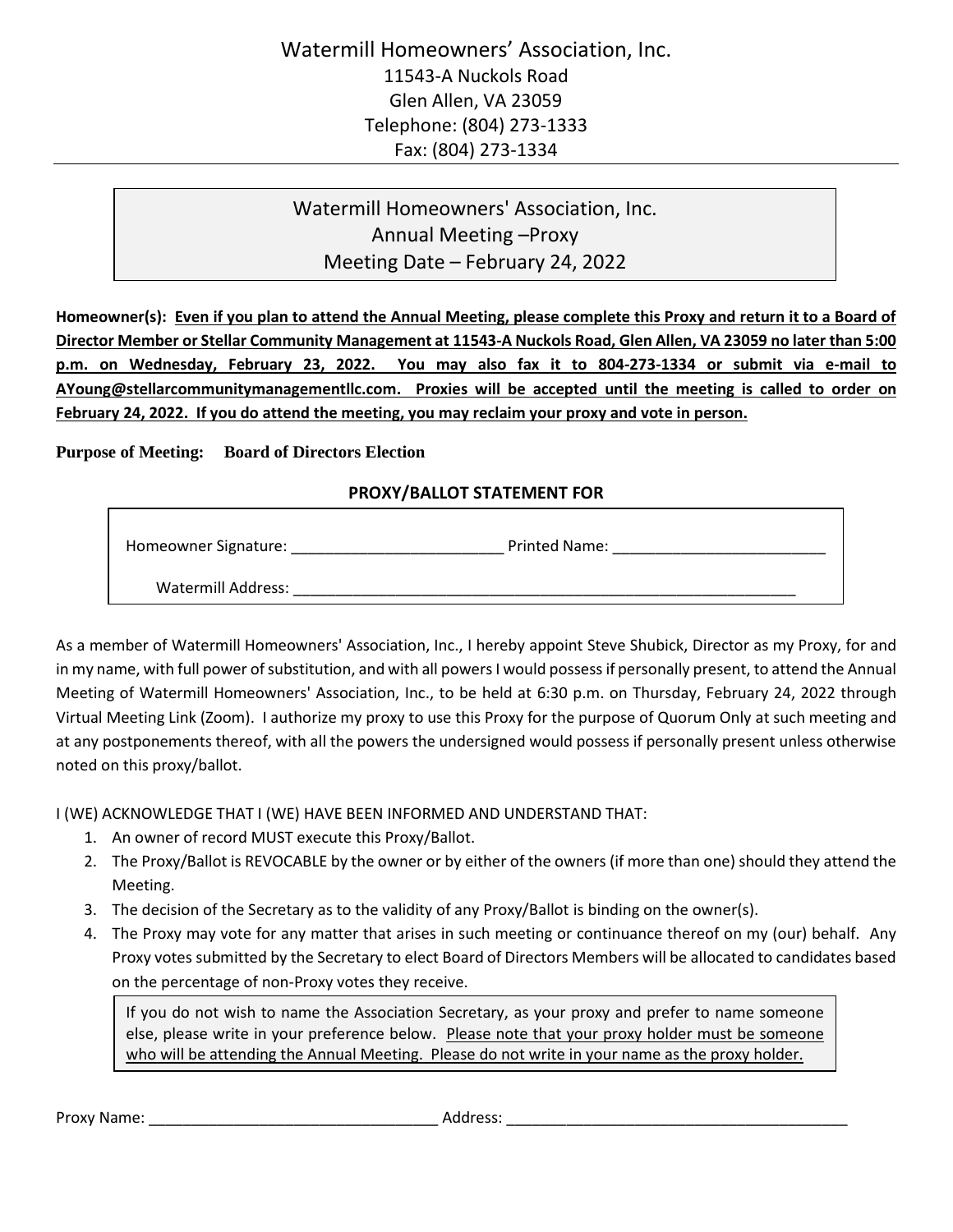### **Ballot – 2022 Annual Meeting**

### **Election to Board of Directors**

As owner/resident of \_\_\_\_\_\_\_\_\_\_\_\_\_\_\_\_\_\_\_\_\_\_\_\_\_\_\_\_\_\_\_\_\_\_\_\_\_\_\_\_\_\_\_\_\_\_\_ (address) and Member of Watermill Homeowners' Association, Inc. (the "Association"), I hereby cast my vote(s) for the below marked candidates.

| Candidate                              | Vote Below √ |
|----------------------------------------|--------------|
| Elizabeth Gardner - 2519 Seabird Drive |              |
| Ray Parker - 2518 Water Race Terrace   |              |
| Tom Stevenson - 2518 Seabird Drive     |              |
| Meagan Whay - 2613 Water Race Terrace  |              |

| <b>Nominations from the Floor</b> | Vote Below √ |
|-----------------------------------|--------------|
|                                   |              |
|                                   |              |
|                                   |              |

**Each household is allowed a total of four (4) votes. Only one vote may be cast for each candidate. Please note that casting multiple votes for one individual candidate will result in disqualification of the ballot. You are not required to cast all four (4) votes.** 

### ASSOCIATION RESOLUTION FOR REVENUE RULING 70-604 ELECTION EXCESS INCOME APPLIED TO THE FOLLOWING YEAR'S ASSESSMENTS RESOLUTION OF THE Watermill Homeowners' ASSOCIATION

#### RE: EXCESS INCOME APPLIED TO THE FOLLOWING YEAR'S ASSESSMENTS REVENUE RULING 70-604

WHEREAS, the Watermill Homeowners' Association is a Virginia Corporation duly organized under the laws of the State of Virginia; and

WHEREAS, the members desire that the corporation shall act in full accordance with the ruling and regulations of the Internal Revenue Service:

NOW, THEREFORE, the members hereby adopt the following resolution by and on behalf of the Watermill Homeowners' Association:

RESOLVED, that any excess of membership income over membership expenses for the year ended 2021 shall be applied against the subsequent tax year member assessments as provided by IRS Revenue Ruling 70-604.

*I hereby vote on the above-mentioned Revenue Ruling 70-604 by my mark below:*

\_\_\_\_\_\_\_\_\_ In **FAVOR \_\_\_\_\_\_\_\_\_\_** In **OPPOSITION**

*I certify that I have filled out this Ballot and the foregoing reflects my vote on these issues. I authorize the HOA to record this Ballot in the land records, if necessary.*

**SIGNATURE: \_\_\_\_\_\_\_\_\_\_\_\_\_\_\_\_\_\_\_\_\_\_\_\_\_\_\_\_\_\_\_\_\_\_\_\_\_\_\_\_\_\_\_\_ Date: \_\_\_\_\_\_\_\_\_\_\_\_\_\_, 2022**